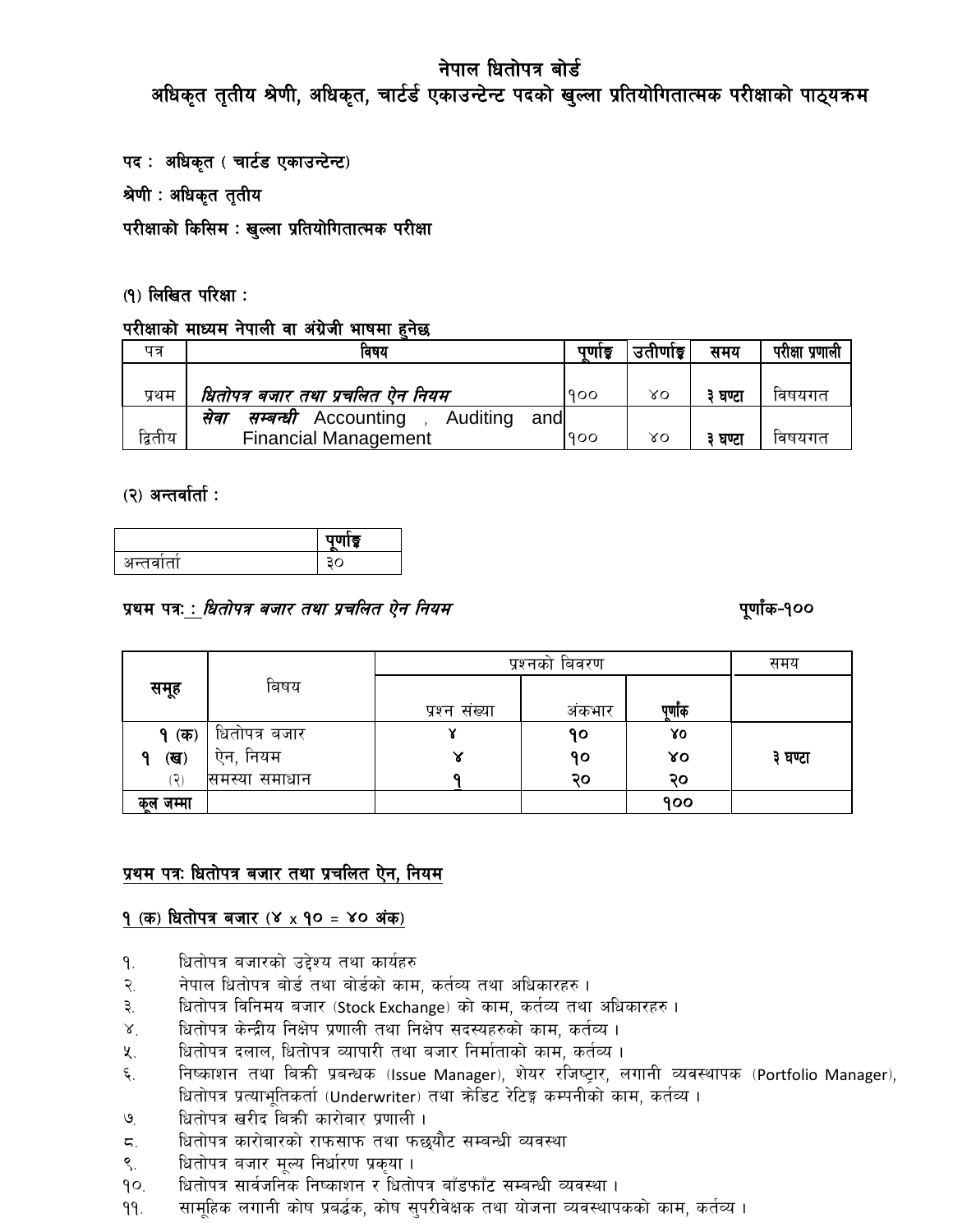## अधिकृत तृतीय श्रेणी, अधिकृत, चार्टर्ड एकाउन्टेन्ट पदको खुल्ला प्रतियोगितात्मक परीक्षाको पाठ्यक्रम

- पूँजी बजारका उपकरणहरु (Instruments) १२.
- धितोपत्र बजार परिसूचकहरु  $93.$
- कमोडिटिज तथा डेरिभेटिभ बजारको अवधारणा, यसको नियमन व्यवस्था तथा वर्तमान अवस्था  $98.$
- सम्पत्ति शद्धिकरण तथा यसको धितोपत्र बजारमा प्रभाव  $9$
- धितोपत्र सम्बन्धी ऐन, २०६३  $9\xi$ .
- नेपाल धितोपत्र बोर्ड सम्बन्धी नियमावली ,२०६४, धितोपत्र बजार संचालन नियमावली, २०६४, धितोपत्र व्यवसायी  $99.$ (धितोपत्र दलाल, धितोपत्र व्यापारी तथा बजार निर्माता) नियमावली, २०६४, धितोपत्र व्यवसायी (मर्चेन्ट बैंकर) नियमावली, २०६४, धितोपत्र दर्ता तथा निष्काशन नियमावली, २०७३, सामूहिक लगानी कोष नियमावली, २०६७, धितोपत्रको केन्द्रीय निक्षेप सेवा नियमावली, २०६७, क्रोडिट रेटिङ्ग नियमावली, २०६८, धितोपत्र निष्काशन तथा बाँडफाँट निर्देशिका, २०७४, लगानी व्यवस्थापन (पोर्टफोलियो म्यानेजमेन्ट) सम्बन्धी निर्देशिका, २०६७, सामुहिक लगानी कोष निर्देशिका, २०६९, सम्पत्ति शद्बीकरण तथा आतंककारी कयाकलापमा वित्तीय लगानी निवारण निर्देशिका, २०६९

## १ (ख) प्रचलित ऐन, नियम (४ x १० = ४० अंक)

- कम्पनी ऐन, २०६३ ٩.
- नेपाल राष्ट्र बैंक ऐन, २०५८ २.
- बैंक तथा वित्तीय संस्था सम्बन्धी ऐन, २०७३ ३.
- बीमा ऐन, २०४९  $\lambda^{\cdot}$
- नेपाल चार्टर्ड एकाउन्टेन्ट्स ऐन, २०५८, नेपाल चार्टर्ड एकाउन्टेन्ट्स नियमावली, २०६१, चार्टर्ड एकाउन्टेन्ट ५. सदस्यको आचार संहिता सम्बन्धी निर्देशिका
- लेखापरीक्षण ऐन, २०४८ ६.
- विदेशी विनिमय (नियमित गर्ने) ऐन, २०१९ ৩
- करार ऐन, २०५६  $5.$
- आयकर ऐन, २०५८, आयकर नियमावली, २०५९ ९.
- सार्वजनिक खरीद ऐन, २०६३  $90.$
- $99.$ मूल्य अभिबृद्धि ऐन, २०५२, मूल्य अभिबृद्धि नियमावली, २०५३
- सम्पत्ति शद्बीकरण ऐन, २०६४  $92.$
- श्रम ऐन, २०४८  $93.$
- बोनस ऐन, २०३०  $98.$
- वस्त् विनिमय ऐन, २०७४ 9X.
- सूचना हक सम्बन्धी ऐन, २०६४ ۹६.
- आर्थिक विधेयक  $99$

#### २. समस्या समाधान:  $(9 \times 20 = 20)$

धितोपत्रसंग सम्बन्धित कुनै समस्याको लिखित विवरण दिइनेछ । दिइएको बिवरणबाट विश्लेषण गरी समस्या समाधान गर्न सम्बन्धित नीति नियममा भएको ब्यवस्था समेतको आधारमा सुभाव प्रस्तुत गर्नु पर्नेछ ।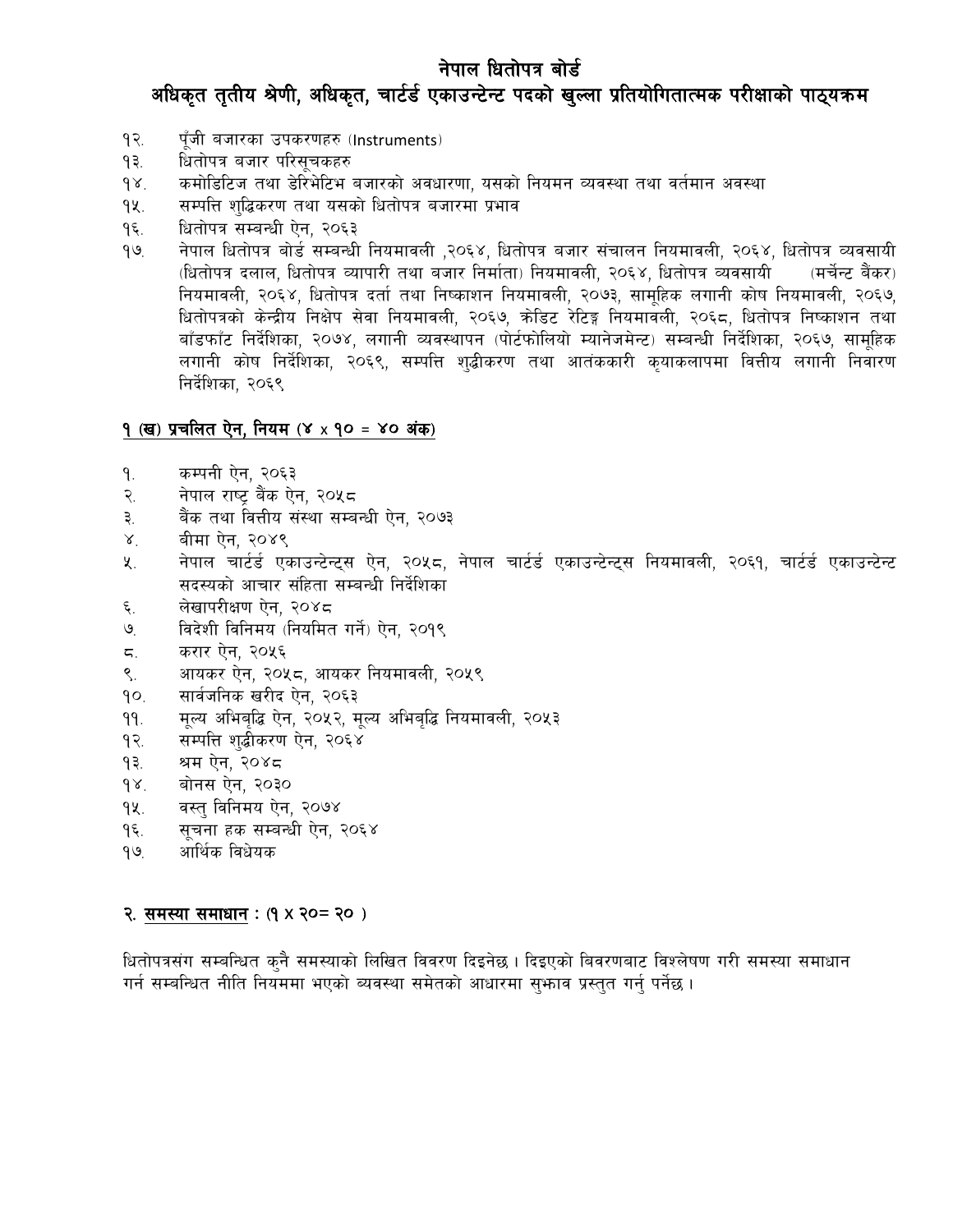अधिकृत तृतीय श्रेणी, अधिकृत, चार्टर्ड एकाउन्टेन्ट पदको खुल्ला प्रतियोगितात्मक परीक्षाको पाठ्यक्रम

## द्वितीय पत्र: सेवा सम्बन्धी

## **Accounting** , **Auditing and Financial Management** M k"0ff{+s–!))

|      |                         | प्रश्नको बिवरण |        |             | समय     |
|------|-------------------------|----------------|--------|-------------|---------|
| समूह | ीबषय                    | प्रश्न संख्या  | अंकभार | पूर्णाक     |         |
| क    | Accounting              |                | ۹၀     | ५०          |         |
| ख    | Auditing                | ४              | X      | २०          | ३ घण्टा |
|      | Financial<br>Management |                | у      | $rac{5}{5}$ |         |
|      | जम्मा<br>कल<br>$\sim$   | 94             |        | 900         |         |

## समूह (क) Accounting : (५ है १०. ५० अंक)

- 1. Nepal financial reporting Standard (IFRS) with corresponding IASs/IFRSs
	- 1. NFRS 1: First-time Adoption of Nepal Financial Reporting Standards
	- 2. NFRS 2 [Share-based](http://eifrs.ifrs.org/eifrs/SearchContent?number=2&collection=2013_Red_Book&ref=AdvSearchS&standard_type=IFRS) Payment
	- 3. NFRS 3 Business [Combinations](http://eifrs.ifrs.org/eifrs/SearchContent?number=3&collection=2013_Red_Book&ref=AdvSearchS&standard_type=IFRS)
	- 4. NFRS 5 Non-current Assets Held for Sale and Discontinued Operations
	- 5. NFRS 10 [Consolidated](http://eifrs.ifrs.org/eifrs/SearchContent?number=10&collection=2013_Red_Book&ref=AdvSearchS&standard_type=IFRS) Financial Statements
	- 6. NFRS 12 [Disclosure](http://eifrs.ifrs.org/eifrs/SearchContent?number=12&collection=2013_Red_Book&ref=AdvSearchS&standard_type=IFRS) of Interests in Other Entities
	- 7. NFRS 13 Fair Value [Measurement](http://eifrs.ifrs.org/eifrs/SearchContent?number=13&collection=2013_Red_Book&ref=AdvSearchS&standard_type=IFRS)
	- 8. NAS 1: Presentation of Financial Statements
	- 9. NAS 2: Inventories
	- 10. NAS 7 :Statement of Cash Flows
	- 11. NAS 8: Accounting Policies, Changes in Accounting Estimates and Error
	- 12. NAS10 :Events after the Reporting Period
	- 13. NAS 12 : Income Taxes
	- 14. NAS 16: Property, Plant & Equipment
	- 15. NAS 18 : Revenue
	- 16. NAS 19 : Employee Benefits
	- 17. NAS 20 : Accounting for Government Grants and Disclosure of Government Assistance
	- 18. NAS 21 : The Effects of Changes in Foreign Exchange Rates
	- 19. NAS 23 : Borrowing Cost
	- 20. NAS 24 : Related Party Disclosures
	- 21. NAS 26 : Accounting & Reporting by Retirement Benefit Plans
	- 22. NAS 27 : Consolidated & Separate Financial Statements
	- 23. NAS 33: Earnings Per Share
	- 24. NAS 36: Impairment of Assets
	- 25. NAS 37 : Provisions, Contingent Liabilities & Contingent Assets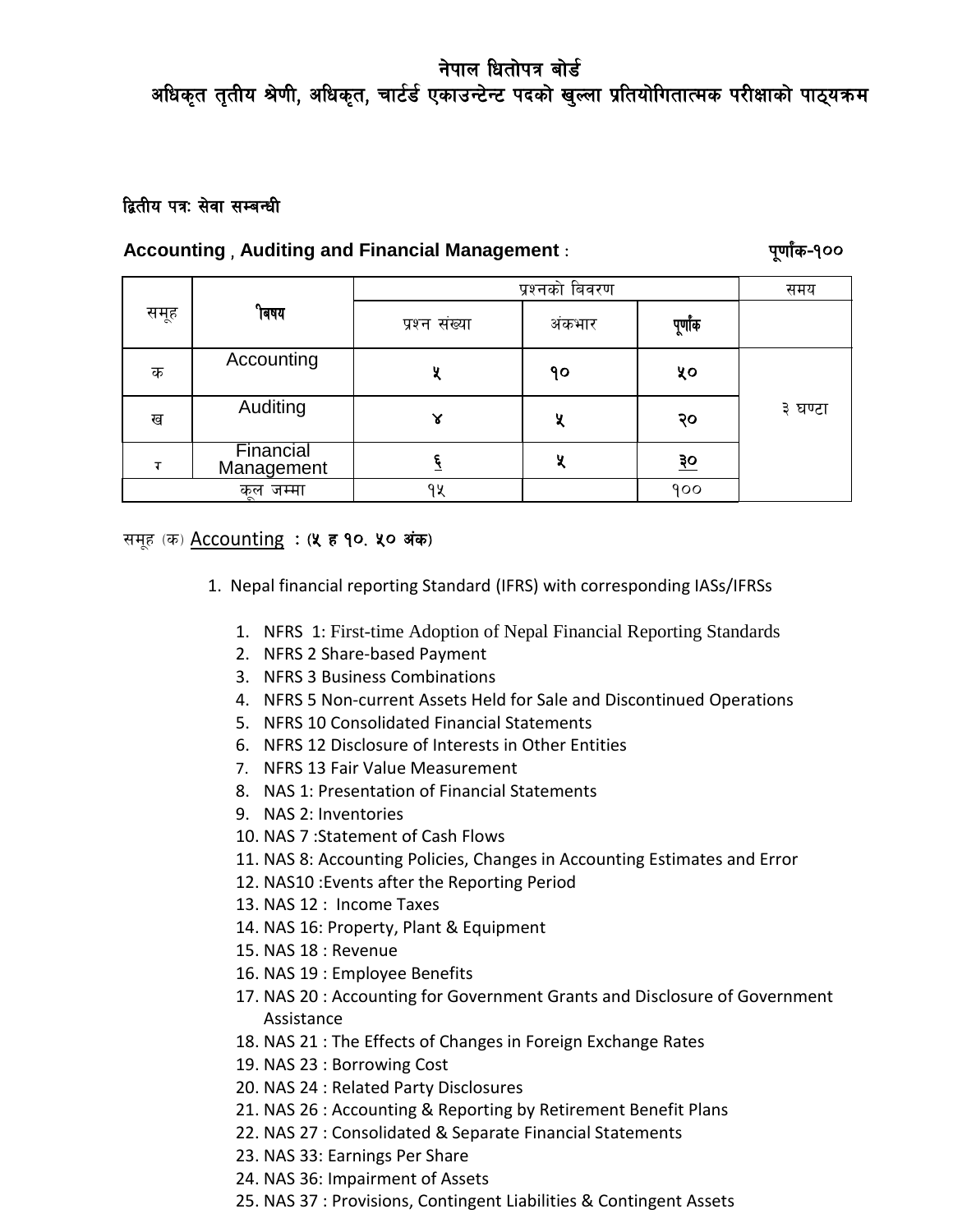# अधिकृत तृतीय श्रेणी, अधिकृत, चार्टर्ड एकाउन्टेन्ट पदको खुल्ला प्रतियोगितात्मक परीक्षाको पाठ्यक्रम

26. NAS 38 : Intangible Assets

- 27. NAS 40 : Investment Property
- 2. Accounting Principles and Presentation of Financial Statements
- 3. Analysis & Interpretation of Financial Statements
- 4. Government Vs Commercial Accounting
- 5. Practical question relating to Nepal financial reporting standards.

## **Auditing**  $(X \times \mathsf{X}) = \{0\}$  अंक)

## समूह (ख) **Auditing (४ x ५ = २० अंक)**

- o NSA 200: Objectives & General Principles Governing Audit of Financial Statements.
- o NSA 210: Terms of Audit Engagements.
- o NSA 230: Documentation.
- The Auditor's Responsibilities to Consider Fraud & Error in Audit of
- o NSA 240: Financial statements.
- O NSA 250: Consideration of Laws and Regulations in Audit of Financial statements. Communication of Audit Matters with Those Charged With
- O NSA 260: Governance.
- O NSA 300: Planning an audit of Financial Statements
- O NSA 320: Audit Materiality.
- O NSA 500: Audit Evidence.
- O NSA 505: External Confirmations.
- O NSA 510: Initial Engagement- Opening Balances.
- O NSA 530: Audit Sampling & Other Selective Testing Procedures.
- O NSA 540: Audit of Accounting Estimates.
- O NSA 560: Subsequent Events.
- O NSA 570: Going Concern.
- O NSA 580: Management Representations.
- O NSA 600: Using the work of another auditor
- O NSA 610: Considering the work of internal auditor
- O NSA 620: Using the work of an Expert.
- O NSA 800: The auditor's report on special purpose Audit Engagement
- O NSA 2400: Engagement to review financial statements.

Engagement to perform Agreed upon procedures regarding financial

- O NSA 4400: information.
- O NSA 4410: Engagement to compile Financial Information.